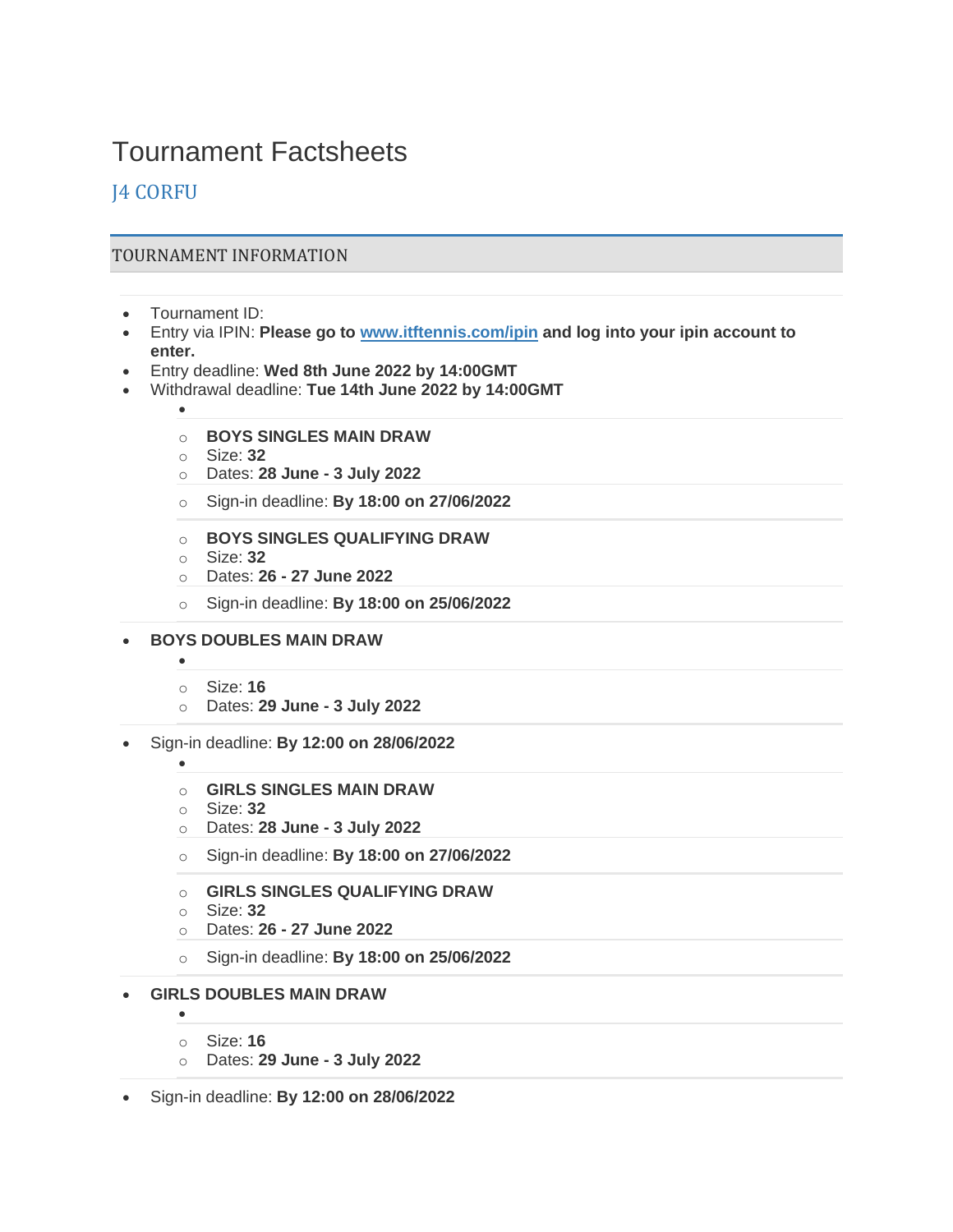- Official ball: **Wilson US Open Extra Duty (Type 2)**
- Entry fee: **50 EUR**
- Hospitality:

#### SITE INFORMATION

•

- Promotional name: **J4 CORFU THEODOROS KALANTZIS CUP**
- Name of club: **Corfu Lawn Tennis Club**
- Address: **I. Romanou 4, CORFU, 49132, Greece**
	- o Telephone: **+302661044394**
	- o Fax:
	- •
	- o Email: **[corfutennisclub@gmail.com](mailto:corfutennisclub@gmail.com)**
	- o Website: **[www.corfutennisclub.com/](http://www.corfutennisclub.com/)**

### TOURNAMENT OFFICIALS

- ITF SUPERVISOR: **SARATZIDIS DIMITRIS**
	- o During event tel:
	- o During event fax:
	- •

 $\bullet$ 

- o Email: **[dsaratzi@gmail.com](mailto:dsaratzi@gmail.com)**
- o Mobile: **+306937203244**
- TOURNAMENT DIRECTOR: **VOUTSELAS SPIROS**
	- o Before event tel: **+302661044394**
	- o Before event fax:

•

•

- o During event tel: **+302661044394**
- o During event fax:

 $\bullet$ 

- o Email: **[spiridon.voutselas@gmail.com](mailto:spiridon.voutselas@gmail.com)**
- o Mobile: **+306984217919**

#### HOTEL INFORMATION

- **HOTEL 1: ARITI HOTEL**
- Address: **Nafsikas 41, Kanoni, CORFU, 49100, Greece**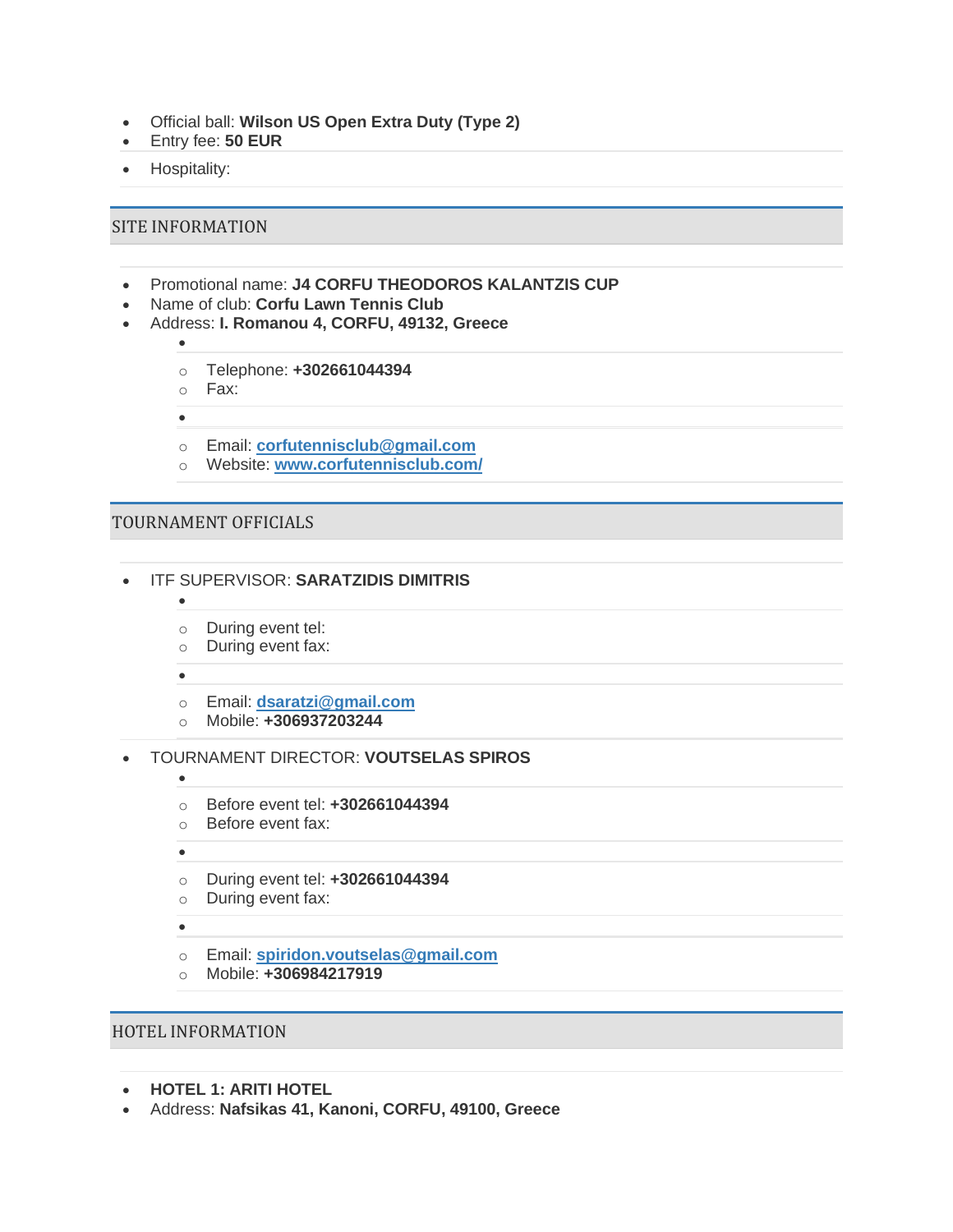- •
- o Telephone: **+30 26610 33885**
- o Fax:
- •
- o Email: **[info@aritihotelcorfu.com](mailto:info@aritihotelcorfu.com)**
- o Website: **[https://aritihotelcorfu.hotelbrain.com/](http://https/aritihotelcorfu.hotelbrain.com/)**
- Room rate (Single): **EUR 60 per room**
- Room rate (Double): **EUR 80 per room**
- Room rate (Triple): **EUR 120 per room**
- Breakfast included: **Y**
- Tax included: **N**
- Distance to venue: **3 Km**
- Transport from hotel to site:
- Additional information:

For reservations, contact reservations@aritihotelcorfu.com on +30 26610 33885. Approx cost of tax 3%.

- **HOTEL 2: DALIA HOTEL**
- Address: **National Stadium Square, Garitsa, CORFU, 49100, Greece**
	- •
	- o Telephone: **+30 2661 032341**
	- o Fax:
	- •
	- o Email: **[info@daliahotel.com](mailto:info@daliahotel.com)**
	- o Website: **[https://daliahotel.com/](http://https/daliahotel.com/)**
- Room rate (Single): **EUR 60 per room**
- Room rate (Double): **EUR 80 per room**
- Room rate (Triple): **EUR 120 per room**
- Breakfast included: **N**
- Tax included: **N**
- Distance to venue: **650 meters**
- Transport from hotel to site:
- Additional information:

For reservations, contact info@daliahotel.com on +30 2661 032341 .

## TRAVEL GUIDELINES

- Nearest airport: **CFU 01/05/2022 km to site / 3 km to hotel.**
- Airport transfers: